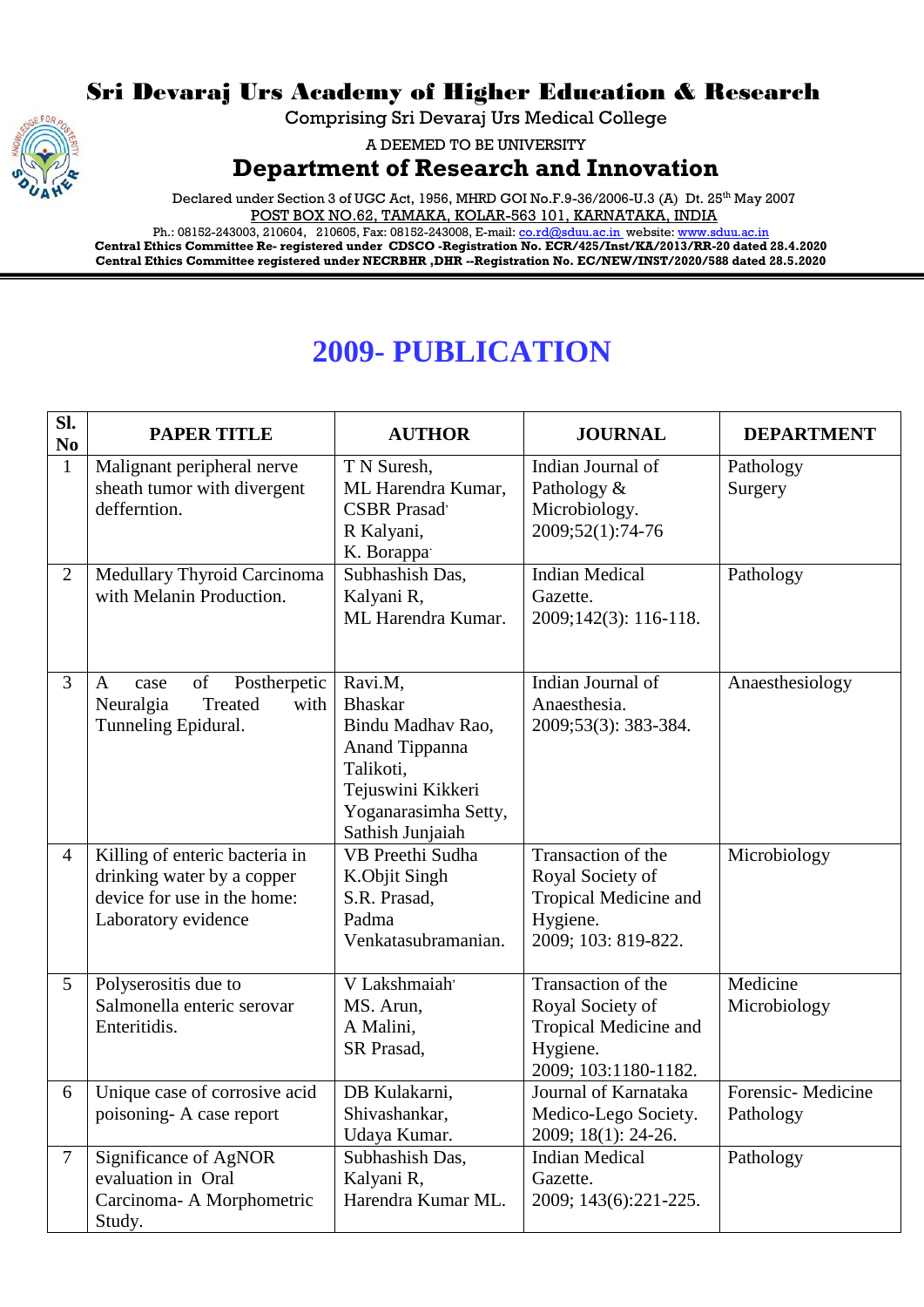| 8  | Glomus tumor mimicking<br>eccrine spiradenoma on fine<br>needle aspiration.               | Vidyavathi K,<br>Udayakumar M,<br><b>CSBR</b> Prasad,<br>Harendra Kumar ML.                  | Journal of Cytology.<br>2009; 26(1): 46-48.                                          | Pathology                     |
|----|-------------------------------------------------------------------------------------------|----------------------------------------------------------------------------------------------|--------------------------------------------------------------------------------------|-------------------------------|
| 9  | <b>Adverse Reactions to</b><br>Antimicrobials in a Territory<br>Care Hospital.            | K Bhuvana,<br>N Sarala,<br>TN Kumar.                                                         | Journal of Pharm<br>coving Drugs Safety.<br>2009; 6(1): 10-12.                       | Pharmacology                  |
| 10 | Meckel Gruber Syndrome $-A$<br>case report.                                               | Kalyani R,<br>Mandeep Singh<br><b>Bindra</b><br>Subhashish Das'<br>Hemalatha<br>Mahanthsetty | <b>Indian Medical</b><br>Gazette.<br>2009; 143(8): 330-332                           | Pathology<br><b>OBG</b>       |
| 11 | Adenomatatoid tumor:<br>Cytological diagnosis of two<br>cases.                            | Kalyani R,<br>Subhashish Das.                                                                | Journal of Cytology.<br>2009; 26(1): 30-32.                                          | Pathology                     |
| 12 | Dyschromatosis Universalis<br>Hereditaria                                                 | Chandra L Naik,<br>Gurcharan Singh,<br>T.S. Rajashekar,<br>Rajendra Okade.                   | Indian Journal of<br>Dermatology.<br>2009;54(1): 74-75                               | Dermatology                   |
| 13 | Can we prevent skin aging?                                                                | Gurcharan Singh.                                                                             | Indian Journal of<br>Dermatology<br>Venereology &<br>Leprosy<br>2009; 75(5): 447-451 | Dermatology                   |
| 14 | Immune Zones in Leprosy.                                                                  | T.S. Rajashekar,<br>Gurcharan Singh,<br>L.Chandra Naik.                                      | Indian Journal of<br>Dermatology<br>2009; 54(3): 206-210                             | Dermatology                   |
| 15 | Autoimplantation therapy for<br>multiple warts.                                           | V. Shivakumar,<br>Rajendra Okade,<br>V. Rajkumar.                                            | Indian Journal of<br>Dermatology<br>Venereology Leprosy<br>2009; 75(6): 593-595      | Dermatology                   |
| 16 | Recent Concepts in<br>Dermatology-Ashok Ganguly,<br>Editor in Chief.                      | Gurcharan Singh.                                                                             | Indian Journal of<br>Dermatology<br>Venereology Leprosy<br>2009; 75(4): 439          | Dermatology                   |
| 17 | Topical immunotherapy with<br>dinitro-chlorobenzene: Safety<br>concerns.                  | Gurcharan Singh,<br>M.S. Lavanya.                                                            | Indian Journal of<br>Dermatology<br>Venereology Leprosy<br>2009; 75(5): 513-514      | Dermatology                   |
| 18 | The reliability of periodic<br>acid-Schiff staining in the<br>diagnosis of onychomycosis. | Gurcharan Singh,<br>M.S. Lavanya.                                                            | Indian Journal of<br>Dermatology<br>Venereology Leprosy.<br>2009; 75(1): 73          | Dermatology                   |
| 19 | Spontaneous Expulsion of<br>benign Phyllodes.                                             | Rajshekhar C. Jaka<br>Kariyappa Mohan<br>Kumar<br>Kodaganur S.<br>Gopinath                   | The Breast Journal<br>2009; 15(3): 309                                               | Surgery<br>Surgical -Oncology |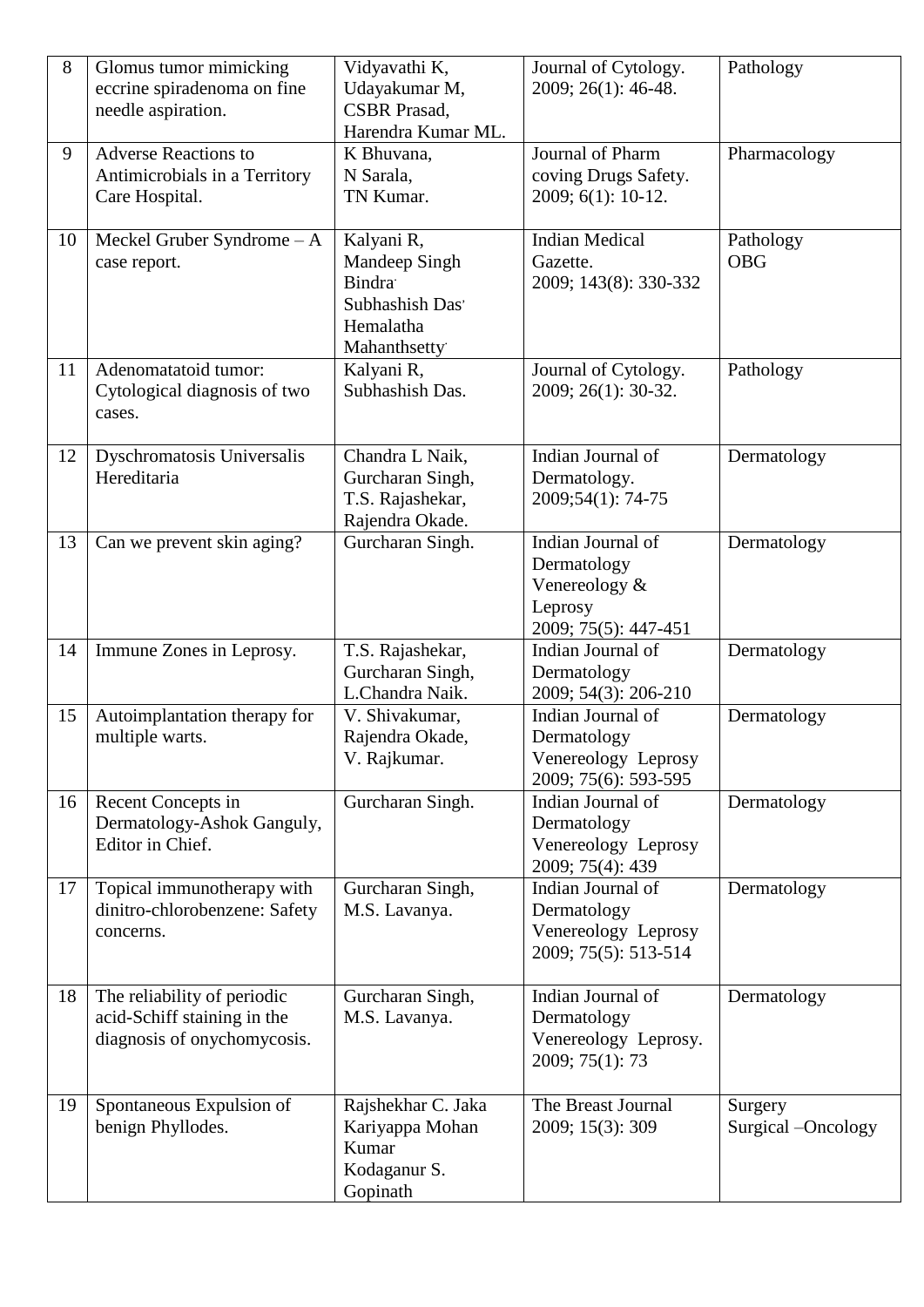| 20 | Non fermenting gram-negative     | A. Malini                         | Journal of Laboratory               | Microbiology                                             |
|----|----------------------------------|-----------------------------------|-------------------------------------|----------------------------------------------------------|
|    | bacilli infections in a tertiary | <b>B.N. Gokul</b>                 | Physicians.                         |                                                          |
|    | care Hospital in Kolar,          | S.R. Prasad                       | 2009; 1(2): 62-66                   |                                                          |
|    | Karnataka                        |                                   |                                     |                                                          |
| 21 | Anaesthesia in a Patient with    | Dinesh. K                         | Karnataka Anaesthesia               | Anaesthesiology                                          |
|    | Cutaneous Anthrax - A case       | Ananth. C                         | Journal.                            |                                                          |
|    | report                           | Somasekharam. P                   | 2009; 10(1): 25-26                  |                                                          |
| 22 | Anaesthesia for Quadruplets      | Dinesh. K                         | Karnataka Anaesthesia               | Anaesthesiology                                          |
|    | Pregnancy                        | Somasekharam. P                   | Journal                             |                                                          |
|    |                                  | Chandrappa. M.H                   | 2009; 10(2): 14-15                  |                                                          |
| 23 | A case report of a giant         | Vinay Nyapathy                    | Journal of radiology                | Radiology                                                |
|    | presacral Cystic Schwannoma      | <b>Umesh Krishnamurthy</b>        | Case Report.                        |                                                          |
|    | with sigmoid megacolon.          | Jaiger Chintani                   | 2009; 3(12): 31-37                  |                                                          |
|    |                                  | Deepak Yedagudde-                 |                                     |                                                          |
|    |                                  | Sridhar<br>Jaiger Chintani        | Journal of radiology                |                                                          |
| 24 | Supernumerary Testis.            | Vinay Nyapathy                    | <b>Case Report</b>                  | Radiology                                                |
|    |                                  | Ankitha Chauhana                  | 2009; 3(11): 29-32                  |                                                          |
|    |                                  | Umesh Krishnamurthy               |                                     |                                                          |
| 25 | Morphological and                | S. Lokanadham,                    | Anatomica Karnataka                 | Anatomy                                                  |
|    | Morphometric studies on          | R. Sekhar,                        | 2009; 3(3): 46-52                   |                                                          |
|    | human fetal Thyroid gland.       | V. Subhadra Devi,                 |                                     |                                                          |
|    |                                  | Venkateshu. K.V,                  |                                     |                                                          |
|    |                                  | M.B. Sanikop.                     |                                     |                                                          |
| 26 | Midwifery Manual                 | S. K Chattopadhyay,               | <b>BI Publications Pvt</b>          | $OB\overline{G}^2$                                       |
|    |                                  | M. Narayana Swamy.                | Ltd. New Delhi.                     | External faculty <sup>1</sup>                            |
|    |                                  |                                   | 1 <sup>st</sup> Edition -2009       |                                                          |
|    |                                  |                                   | Price: 345/-                        |                                                          |
| 27 | Intermittent claudication        | Yathish T.R,<br>Nachal Annamalai, | Journal of Institute of<br>Medicine | Physiology <sup>2</sup><br>External faculty <sup>1</sup> |
|    | among smokers.                   | Vinutha Shankar.                  | 2009; 31(3); 21-26                  |                                                          |
|    |                                  |                                   |                                     |                                                          |
| 28 | Pediatric Renal Autopsies - A    | Subhashish Das                    | <b>Indian Medical Gezette</b>       | Pathology                                                |
|    | report of 3 Cases.               | R. Kalyani                        | 2009; 243(1): 33-35                 |                                                          |
|    |                                  | M.L. Harendra Kumar               |                                     |                                                          |
|    |                                  |                                   |                                     |                                                          |
| 29 | Primary Actinomycosis of         | Vidyavathi K,                     | <b>Indian Medical Gezette</b>       | Pathology                                                |
|    | Breast-A case report.            | Kalyani R,                        | 2009; 243(12): 477-                 |                                                          |
|    |                                  | Harendra Kumar. ML.               | 479.                                |                                                          |
| 30 | Evaluation of effectiveness of   | Ashakiran S.                      | <b>National Teacher</b>             | Biochemistry                                             |
|    | lecture by pre-test and post-    |                                   | <b>Training Centre</b>              |                                                          |
|    | test analysis.                   |                                   | (NTTC) Bulletin.                    |                                                          |
|    |                                  |                                   | 2009; 16(2): 06-08.                 |                                                          |
| 31 | Malignant hypertension,          | Nagaraj Moorthy                   | International of                    | Medicine                                                 |
|    | dissection of aorta, cardiac     | <b>B</b> N Raghavendra            | Cardiology.                         | Pathology                                                |
|    | tamponade and monoparesis -      | Prasad,                           | 2009; 133: $114 - e117$             |                                                          |
|    | Unusual presentation of          | Y C Lakshman                      |                                     |                                                          |
|    | Takayasu's arteritis:            | Kumar,                            |                                     |                                                          |
|    | Clinicopathological correlation  | M L Harendra Kumar,               |                                     |                                                          |
|    |                                  | K M Prathima.                     |                                     |                                                          |
|    |                                  |                                   |                                     |                                                          |
|    |                                  |                                   |                                     |                                                          |